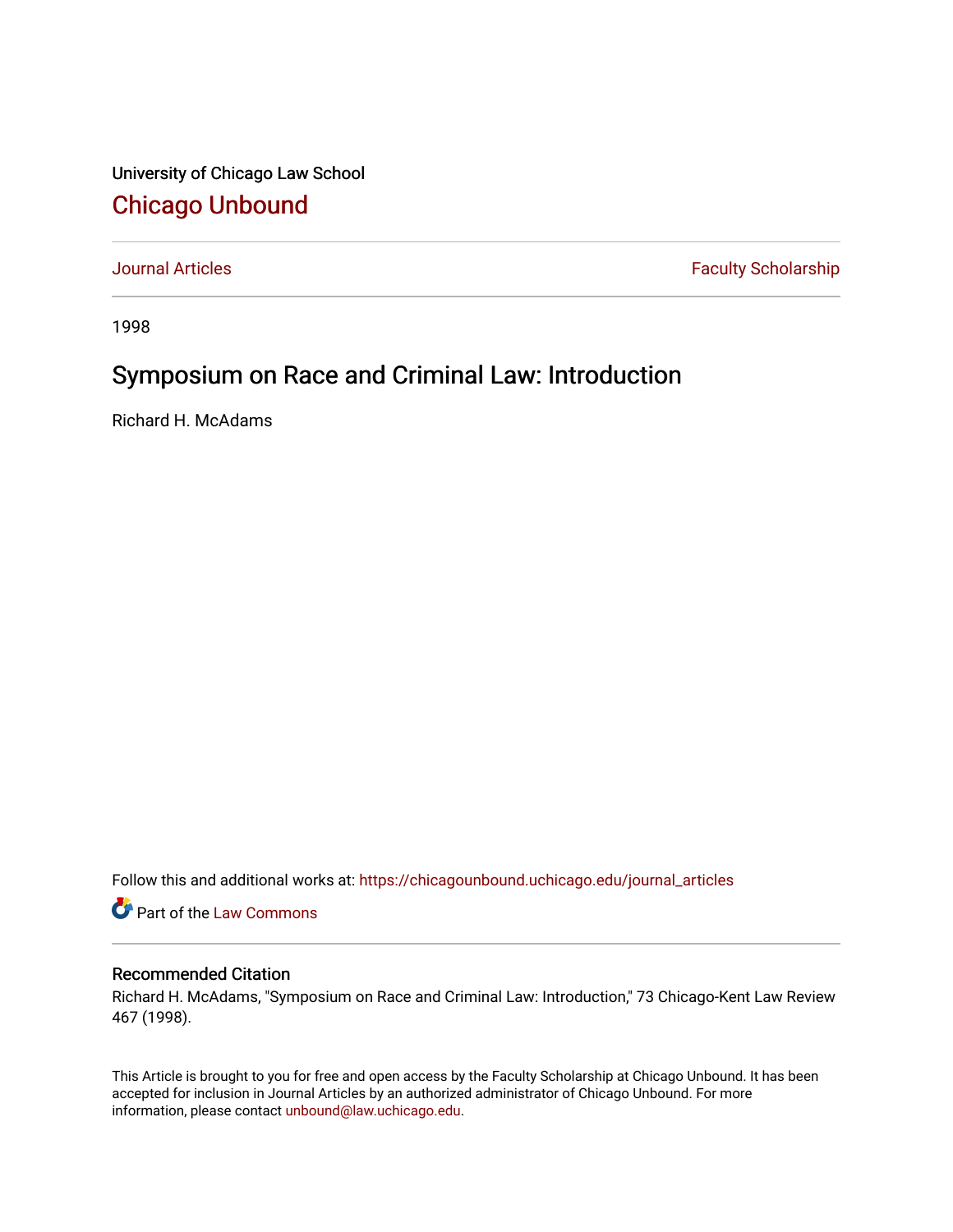## **INTRODUCTION**

## RICHARD H. MCADAMS\*

Criminal law plays an integral role in the history of American race relations; race is a constant theme in American criminal procedure. The literature on the intersection of race and criminal justice is now so vast and the issues so numerous,<sup>1</sup> that I do not think a truly brief introduction is possible or necessary. **I** will instead provide a practical overview of the articles in this symposium and then discuss some common themes the articles illustrate. The authors are (other than myself) distinguished scholars in criminal law or procedure; each was offered the opportunity to write on any subject of his or her choosing within the symposium topic. Together, the papers provide an excellent commentary on many of the current issues concerning race and criminal law.

In Batson *Ethics for Prosecutors and Trial Judges,2* Sheri Lynn Johnson explains how conscientious prosecutors and trial judges may effectively implement the ban on race-based peremptory challenges.

Professor, Boston University School of Law.

**1.** Recent books within the general topic include **DAVID** C. **ANDERSON,** CRIME **AND** THE **POLITICS** OF HYSTERIA: How THE WILLIE HORTON STORY CHANGED AMERICAN **JUSTICE** (1995); E.M. BECK **AND** STEWART **E.** TOLNAY, A FESTIVAL **OF VIOLENCE:** AN ANALYSIS OF SOUTHERN LYNCHINGS, 1882-1930 (1995); MARVIN W. DULANEY, BLACK POLICE **IN** AMERICA (1996); ETHNIcrry, RACE, **AND** CRIME: PERSPECTIVES ACROSS TIME AND PLACE (Darnell F. Hawkins ed. 1996); RANDALL KENNEDY, RACE, CRIME, AND THE LAW (1997); JEROME **G.** MILLER, SEARCH **AND** DESTROY: AFRICAN-AMERICAN **MALES** IN THE CRIMINAL **JUSTICE SYS-**TEM (1996); ERIC W. RISE, THE MARTINSVILLE SEVEN: RACE, RAPE, AND CAPITAL PUNISH-**MENT** (1995); **MICHAEL** TONRY, MALIGN NEGLECr-RACE, CRIME, **AND PUNISHMENT IN** AMERICA (1995); MARYANNE VOLLERS, GHOSTS OF MISSISSIPPI: THE MURDER OP MEDGAR EVERS, THE TRIALS OF BYRON **DE LA** BECKWITH, **AND THE** HAUNTING **OF** THE **NEW** SOUTH (1995).

Obviously, journal articles are even more abundant. Here is a small sampling of recent unpublished empirical papers: John M. Conley, et. al., The Impact of Race and Class of the Accused on Jury Decision-Making (1997) (reporting that mock juries were more likely to convict white defendants); John J. Donohue III & Steven D. Levitt, The Impact of Race on Policing, Arrest Patterns, and Crime (1997) (studying how the racial composition of a police force affects the racial pattern of arrests and crime); Franklin Gilliam Jr. & Shanto Iyengar, Prime Suspects: Script-Based Reasoning About Race and Crime (1997) (reporting that 42% of subjects who viewed a staged news report of a crime recalled the suspect's race when none was provided; 90% of the false recollections were of African-American or Hispanic perpetrators); David B. Mustard, Racial, Ethnic and Gender Disparities in Sentencing: Evidence from the U.S. Federal Courts (1998) (finding that, on average and controlling for criminological factors, federal judges give blacks sentences that are six months longer than whites, due mostly to departures from the guidelines).

2. Sheri Lynn Johnson, Batson *Ethics for Prosecutors and Trial Court Judges*, 73 C<sub>HI</sub>.-KENT L. REv. 475 (1998).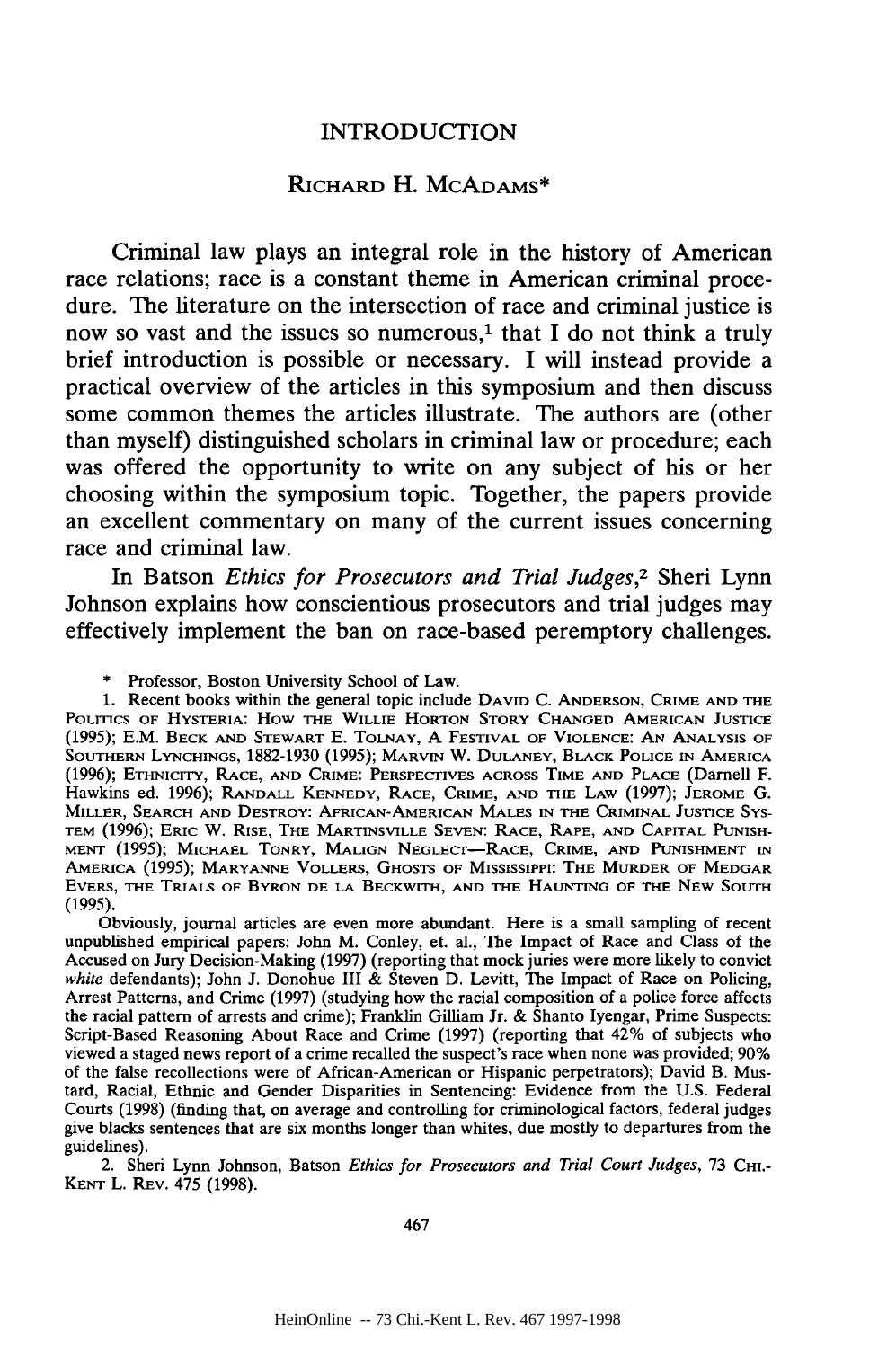She begins by observing a disturbing anomaly: prosecutors do not seem to treat their *Batson3* obligations as seriously as they treat other constitutional obligations favoring defendants. Professor Johnson traces this problem to a failure in Supreme Court opinion writing: by only condemning the previously accepted practice of racial strikes, *Batson* and its progeny provide no practical guide to what kind of strikes are legitimate. 4 Worse, later cases blur the rationale of *Batson* by shifting the focus from the defendant's right at trial to a citizen's right to jury service. As a result, she contends, even well-motivated prosecutors and trial judges treat the *Batson* obligation as a narrow and technical rule requiring only a *plausible* non-race reason for exercising a strike.5 Courts therefore permit prosecutors to justify strikes by factors that are highly correlated with and barely distinguishable from race. Addressing herself to conscientious prosecutors and trial judges, Professor Johnson articulates a broader vision of the *Batson* obligation and provides a concrete ethical standard for assessing when a strike violates that obligation.<sup>6</sup>

Nancy King raises the *Batson* issue in an entirely different context in Batson *for the Bench? Regulating the Peremptory Challenges of Judges.7* Over a dozen states grant prosecutors and defendants a right to strike one judge assigned to their case without providing a specific reason.8 Other jurisdictions routinely debate whether to create such a right. Professor King doubts the wisdom of the judicial peremptory challenge and raises, in particular, the danger that parties will exercise the right based on the judge's race.9 She evaluates this danger in light of existing empirical data and considers how *Batson* might apply to limit race-based judicial strikes, including the issue of who would have standing in this context to raise such a *Batson* claim. <sup>10</sup>

In *Race and the Victim: An Examination of Capital Sentencing and Guilt-Attribution Studies,"* Cynthia Lee discusses studies finding that a crime victim's race affects the prosecutor's decision to seek, and the jury's decision to recommend, the death penalty. The most well

- *3. Batson v. Kentucky,* 476 U.S. 79 (1986).
- *4. See id.* at 482-85.
- *5. See id.* at 485-88.
- 6. *See id.* at 500-07.

7. Nancy J. King, Batson *for the Bench? Regulating the Peremptory Challenge of Judges,* 73 CHI.-KENT L. REV. 509 (1998).

- *8. See* RICHARD E. FLmmi, **JUDICIAL** DISQUALIFICATION 765-839 (1996).
- *9. See King, supra* note 7, at 511.
- 10. *See id.* at 511-18, 524-32.

11. Cynthia K.Y. Lee, *Race and the Victim: An Examination of Capital Sentencing and Guilt Attribution Studies,* 73 **CHI.-KEr** L. REV. 533 (1998).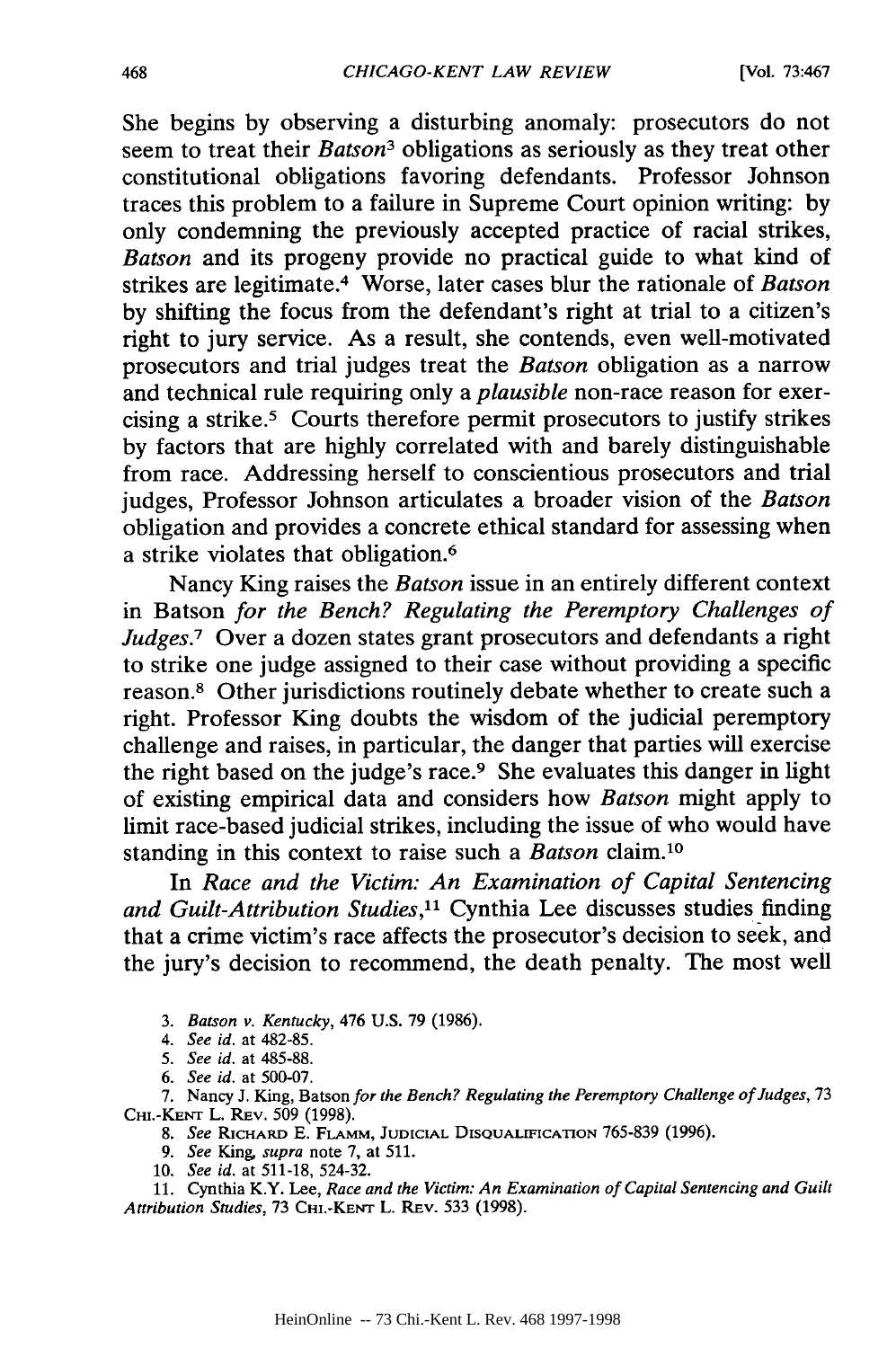known of these is undoubtedly the Baldus study, $12$  which provided the data underlying the defendant's challenge to the Georgia death penalty regime in *McCleskey v. Kemp.13* Less well known are empirical analyses conducted since the Supreme Court rejected McCleskey's challenge. Professor Lee reviews these studies, virtually all of which find that the victim's race continues to matter in death penalty sentencing.14 She also reviews experiments on jury decisionmaking in non-capital cases, which reach conflicting results on the significance of juror-victim racial similarity and guilt attribution. Although an experimental design allows researchers to hold constant every variable other than race, Professor Lee notes that the juries in these experiments often differ significantly from real world juries, thereby limiting the confidence one may have in the applicability of those results outside the laboratory. 15 She concludes by noting where additional study would be useful.

In *Objective Tests and Subjective Bias: Some Problems of Discriminatory Intent in the Criminal Law*,<sup>16</sup> Andrew Leipold comprehensively surveys criminal procedure doctrines for their effect on efforts to eradicate race discrimination in the criminal system. He observes an interesting anomaly: objective tests predominate except in the case of equal protection doctrine. Professor Leipold discusses, for example, the recent Supreme Court holding that the subjective motive of a police officer is irrelevant to determining the reasonableness of his actions for Fourth Amendment purposes, $17$  as well as the long-standing rule preventing the use of juror testimony to impeach the deliberations of a jury. 18 Professor Leipold explains how such rules, though advancing judicial economy, make it more difficult to detect and eradicate impermissible race-based decisionmaking in criminal law. Contrary rules in a variety of areas could either facilitate or obviate the difficult proof of purposeful discrimination required by equal protection doctrine. Given these limitations, Professor Leipold proposes

12. *See* David C. Baldus, Georgia Woodworth & Charles A. Pulaski, Jr., *Comparative Re*view of Death Sentences: An Empirical Study of the George Experience, 74 J. CRIM. L. & CRIMI-**NOLOGY** 661 (1983).

**13.** 481 U.S. 279 (1987).

14. See Lee, *supra* note **11,** at 538-42.

**15.** *See id.* at 542-57.

16. Andrew D. Leipold, *Objective Tests and Subjective Bias: Some Problems of Discriminatory Intent in the Criminal Law,* 73 **CHi.-KENrr** L. REv. 559 (1998).

**17.** *See* Whren v. United States, 517 U.S. 806 (1996).

18. *See, e.g.,* **FED.** R. EviD. 606(b); Leipold, *supra* note 16, at n.93.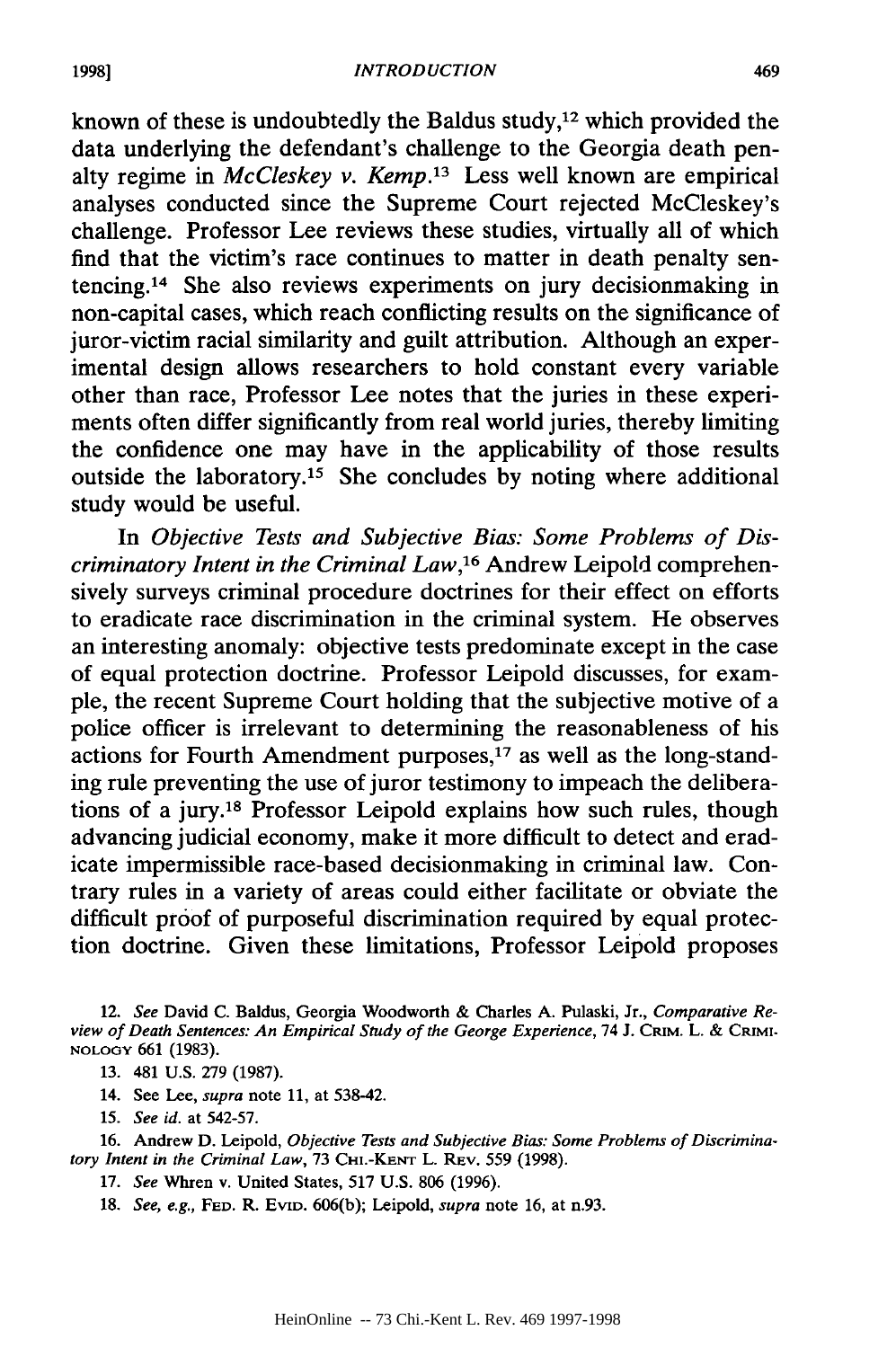and evaluates some alternative solutions including improved collection of relevant data and class action civil rights suits.19

My contribution is *Race and Selective Prosecution: Discovering the Pitfalls of* Armstrong.20 In *United States v. Armstrong,21* the Supreme Court held that trial judges may not grant a defendant discovery on a selective prosecution claim unless the defendant first provides evidence that the government failed to prosecute similarly situated offenders of another race. I criticize this rule for several reasons. First, the Court overestimates the ability of defendants who are targeted on account of race to meet this standard. Defendants with meritorious claims will be unable to find unprosecuted offenders, for example, when the offense occurs in private and the selectivity takes the form of nonenforcement against members of other races.<sup>22</sup> Second, the Court fails to create an appropriate test because it does not discuss generally what facts are necessary to establish that race and the decision to prosecute are correlated. The Court seems unaware that the evidence it requires is not sufficient to demonstrate a correlation, yet extending the *Armstrong* standard to all evidence necessary for a correlation would prevent discovery in virtually any case. In contrast, I describe an alternative test that would be sensitive to all facts relevant to a correlation but would not prove insurmountable for defendants with meritorious claims.<sup>23</sup> Finally, I respond to two criticisms of selective prosecution doctrine that might justify *Armstrong:* one, that there is little or no racially selective prosecution and, two, that victims of selective prosecution do not actually deserve the remedy of dismissal.24 Upon analysis, I find neither claim persuasive.

In *Place and Crime,25* Tracey Meares develops a sociology of crime and crime control based on social organization theory. She follows Clifford Shaw and Henry McKay26 in emphasizing the importance of community structure-features of *place-to* crime. On this view, the strength of formal and informal social networks significantly

19. *See* Leipold, *supra* note 16, at Part IV.

20. Richard H. McAdams, *Race and Selective Prosecution: Discovering the Pitfalls of* Armstrong, 73 **CH.-KENT** L. REV. 605 (1998).

21. 116 S. Ct. 1480 (1996).

22. *See* McAdams, *supra* note 20, at x.

23. *See id.* at 634-40.

24. *See id.* at 642-66.

25. Tracey L. Meares, *Place and Crime,* 73 **CHI.-KENT** L. REv. 669 (1998).

26. *See, e.g.,* CLIFFORD R. SHAw & HENRY **D.** McKAY, **JUVENILE** DELINQUENCY **AND** UR-**BAN AREAS** (1969). More recent proponents include Robert Sampson and William Julius Wilson. *See, e.g.* Robert J. Sampson & William Julius Wilson, *Toward a Theory of Race, Crime, and Urban Inequality,* in CRIME **AND** INEQUALITY 46 (J. Hagan and R. Peterson eds., 1995).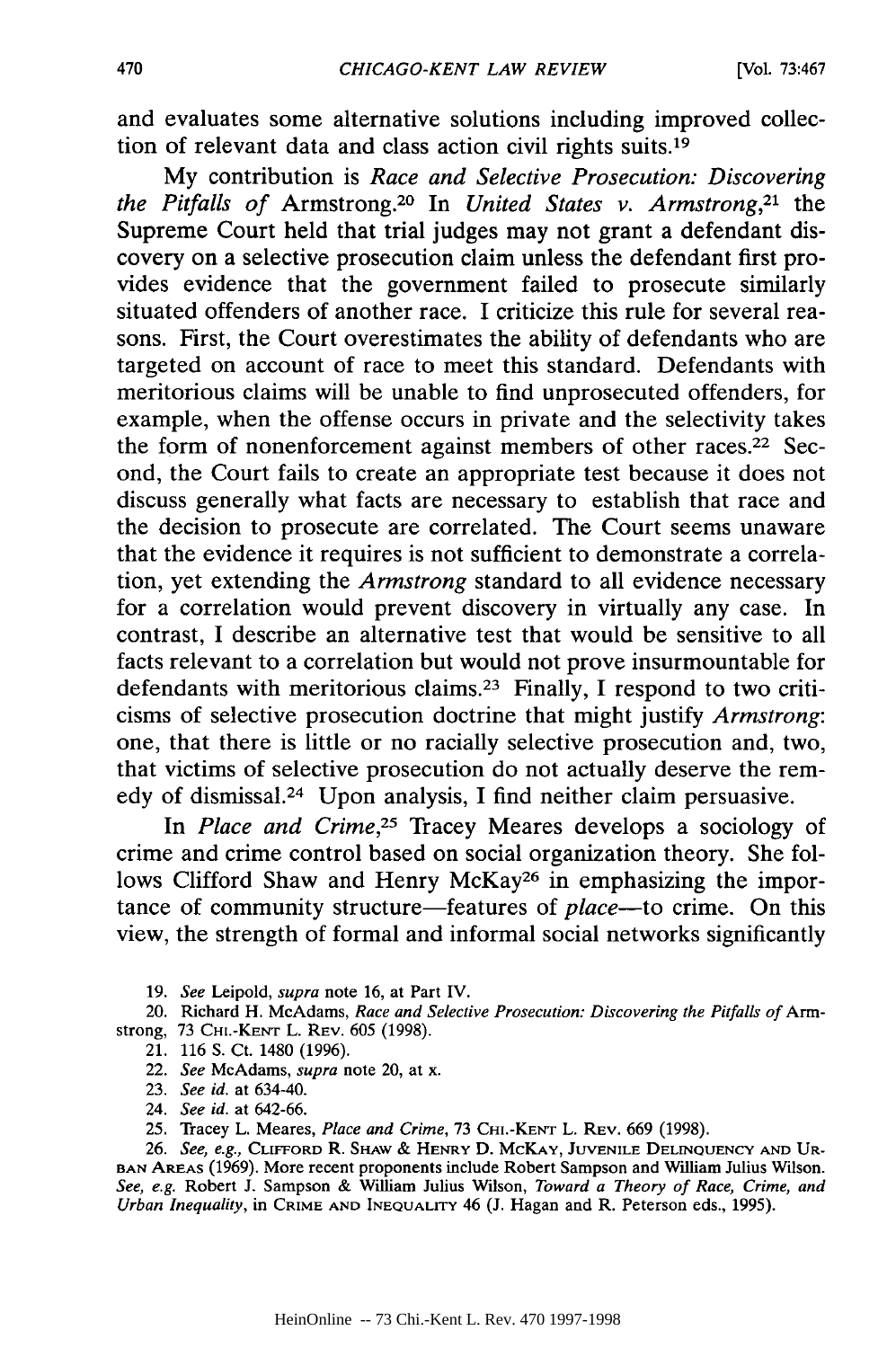affects the level of crime in a place independent of other factors such as state enforcement or poverty. Professor Meares uses this theory to examine the claims of two groups of criminal law scholars she terms the "Skeptics" and the "Cheerleaders."<sup>27</sup> Law and Order Cheerleaders emphasize the importance of individual incentives to commit criminal acts and the ability of government to affect those incentives through rigorous law enforcement. Law Enforcement Skeptics emphasize the racial discrimination present in law enforcement and question the legitimacy and effectiveness of enforcement as a solution to crime. Professor Meares critiques each view, arguing that Skeptics underestimate the importance of law enforcement but that Cheerleaders ignore the way that government enforcement, depending on its form, can either enhance or undermine the community structures that are crucial to crime control.<sup>28</sup> She uses social organization theory to evaluate particular enforcement strategies, rejecting, for example, severe sanctions for nonviolent offenders but defending "reverse stings" and juvenile curfews, in each case based on their effect on community structures.<sup>29</sup>

The authors were not confined to particular issues and the coverage is fairly broad. Most of the important criminal law institutions receive some treatment. Professors Leipold and Meares, for example, discuss the police; Professor Leipold and I discuss prosecutors; Professors Johnson and Lee focus on juries and jury selection; Professor King discusses the role of the judge and judicial selection. Despite these disparate topics and approaches, however, some common themes emerge. I will describe three.

First, the articles illustrate the importance of social science to understanding matters of race and criminal law. Empirical techniques are necessary to estimate the degree to which the system or its components are discriminatory, a starting point for most of the issues under discussion.30 Two articles, however, deserve particular mention. Professor Lee provides what social science disciplines term a "literature review," a reflective analysis of a growing body of empirical work.

- 27. Meares, *supra* note 25, at 670-71.
- 28. *See id.* at 677-94.
- 29. *See id.* at 694-701.

30. *See* King, *supra* note 7, at 515-18 (discussing empirical study on the use of judicial peremptories); Leipold, *supra* note 16, at Part IV.B.1 (calling for more careful collection of data on the racial impact of various law enforcement decisions); McAdams, *supra* note 20, at 642-52 (relying on social science data concerning discriminatory attitudes, discrimination in private markets, and discrimination by prosecutors). My article also criticizes the Supreme Court's decision *in Armstrong* for failing to understand the rudiments of correlation. *See* McAdams, *supra* note 20, at 625-34.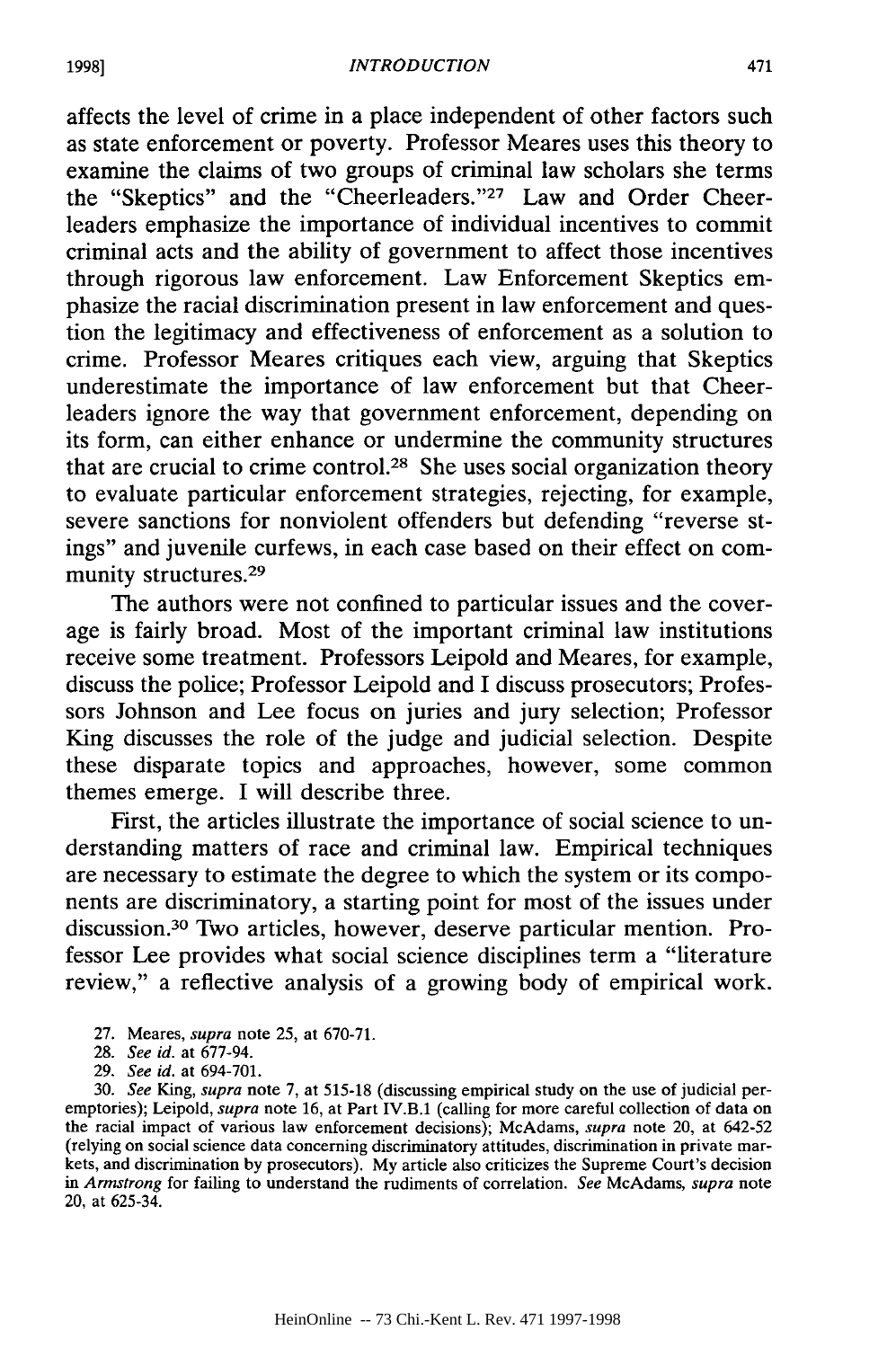Reviews seem particularly important for legal analysis because most lawyers are not trained in social science, though we routinely assert and rely upon empirical claims. In addition, Professor Meares' article is very ambitious in its use of social science, as it defends a sociological theory of crime and applies the theory to contemporary law enforcement issues. In this manner, she demonstrates how sociology is relevant not only to criminal behavior but to criminal law, as the constitutional analysis of various enforcement practices should include an understanding of their likely consequences.

Second, several papers struggle to bring to the surface the complex cost-benefit analysis that necessarily underlies decisions in this area. For example, I contend that the issue in *Armstrong-the* appropriate discovery standard in a selective prosecution case—should be explicitly viewed as a problem of minimizing the costs of false positives and false negatives, that is, of the costs of granting discovery to defendants asserting non-meritorious claims and the costs of denying discovery to defendants asserting meritorious claims. Professor Meares describes the benefits as well as costs of imprisonment in an article intended to complicate and enrich the cost-benefit analysis of law enforcement strategies. More generally, Professor Leipold concedes that a judiciary concerned with administrative costs may in good faith favor legal tests focusing on objective facts, even as he criticizes such rules for making discrimination harder to detect and uproot. The explicit inclusion of "costs" in the analysis might seem to favor the government's view of the doctrinal issues, but often it does not. Rather, scrutinizing matters of cost sometimes exposes weaknesses in the government's analysis.

Finally, the articles propose solutions through institutions other than appellate courts. More commonly, legal scholarship focuses on appellate courts, if not as the intended audience, then at least as the appropriate institution to implement reform. Some of the work in this symposium, including my own, falls into this mode. Several contributors, however, look elsewhere for solutions. Professor Meares advocates making law enforcement strategies sensitive to social organization and therefore focuses on institutions such as police and the church. She ends her article, for example, by describing informal community-police cooperation including one notable instance where Chicago police escorted prayer groups to street corners usually occupied by drug dealers.<sup>31</sup> Professor Johnson identifies a problem in ap-

<sup>31.</sup> *See* Meares, *supra* note 25, at 702-04.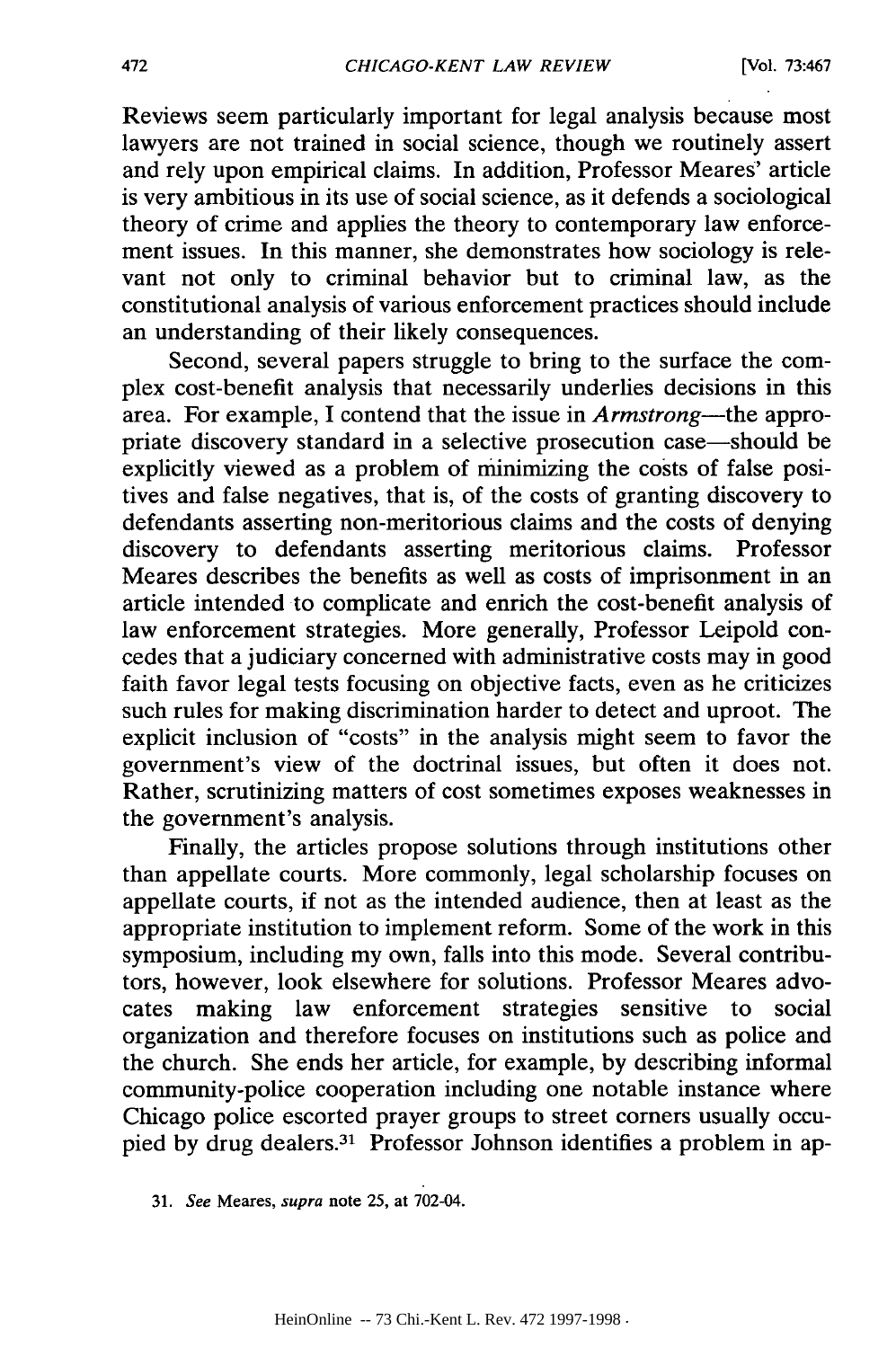pellate court analysis of *Batson,* but proposes as a solution an ethical standard for prosecutors and an enforcement test for trial courts. Professor King writes, in part, to diminish legislative enthusiasm for judicial peremptory strikes and Professor Leipold calls for legislation to improve data gathering on race and law enforcement.

In sum, the articles provide an interesting variety of scholarly perspectives on the difficult subject of race and criminal law.